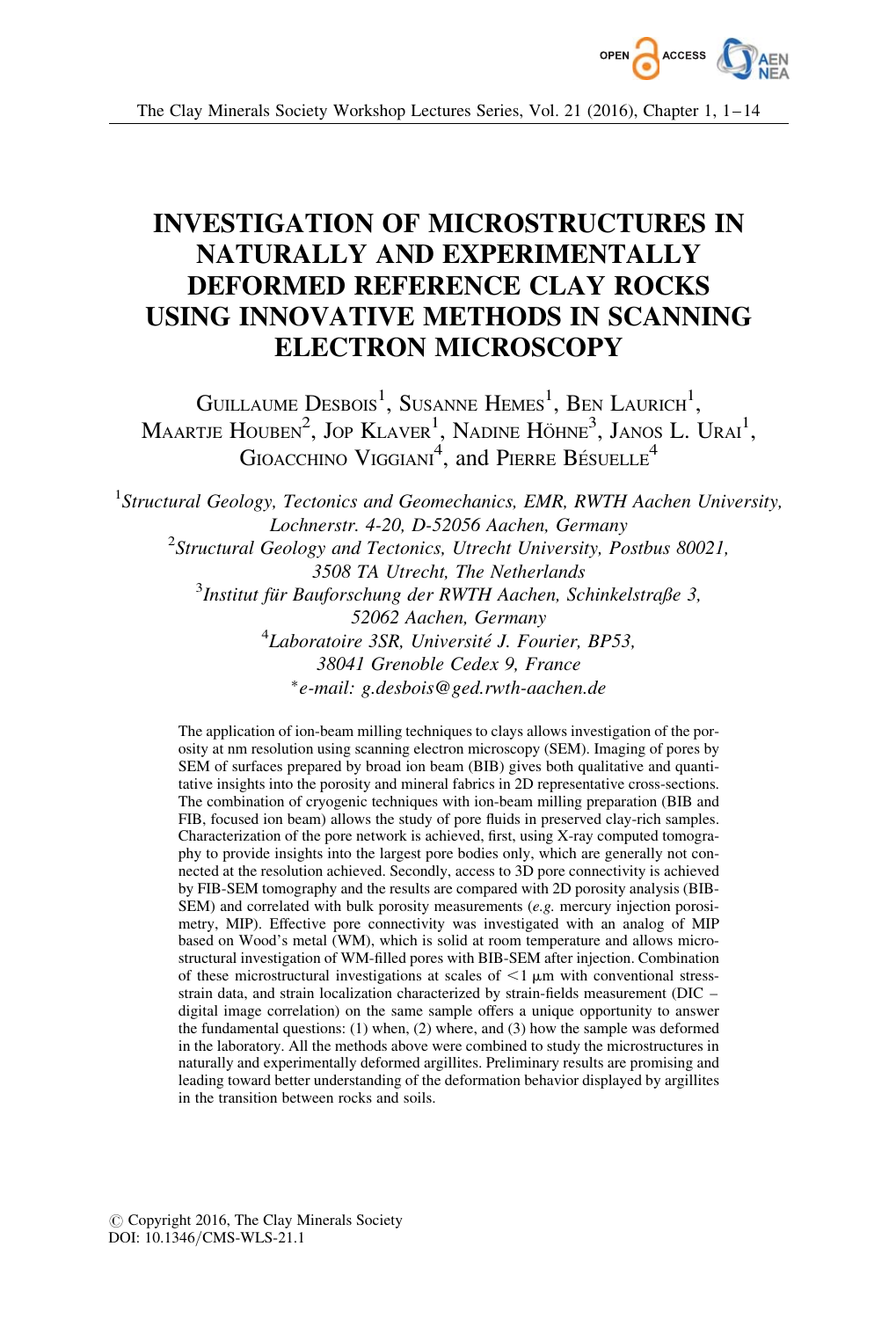# 1. Introduction

Due to their low permeability and possible self-sealing properties in natural conditions, clays are considered to be potential host rocks for nuclear-waste disposal in deep geological formations and for the development of hydrocarbon resources. In clay rocks, the morphology of the pore network is one of the fundamental parameters defining fluidtransfer properties. Unfortunately, most traditional methods fail to image directly both the porosity down to the relevant pore scale and the preserved wet microstructure. Moreover, very few studies of mechanical behavior of clay (Urai and Wong, 1994; Wang et al., 2013, 2014) include microstructural observations, though microstructures could provide useful information about the deformation mechanisms. In clays, relevant scales for microstructural investigations range from hundreds of micrometers to just a few nanometers. Because none of the microscopy methods is able to cover both representative area and volume at relevant resolutions, different methods are combined to characterize fully the porosity and mineral fabrics of the clays (Desbois et al., 2013; Hemes *et al.*, 2015). The emergence of ion-beam milling tools *(i.e.* BIB and FIB) has improved microstructural investigations in fine-grained geomaterials, providing unprecedented clarity of microstructures at below the micrometer scale (Loucks et al., 2009; Curtis et al., 2010; Desbois et al., 2009, 2011b; Heath et al., 2011; Hemes et al., 2013, 2015; Houben et al., 2013, 2014a, 2014b; Keller et al., 2011, 2013a, 2013b; Klaver et al., 2012, 2015a, 2015b). Cryogenic methods combined with FIB, BIB, and SEM has delivered, for the first time, direct imaging of pores filled with original pore fluids (Desbois et al., 2008, 2009, 2013, 2014). Injection of Wood's metal (WM), as an analog of MIP, but solid at room temperature, combined with BIB has been developed to visualize effective porosity decorated with WM at a given pore-throat entry pressure (Abell et al., 1999; Hildenbrand and Urai, 2003; Lloyd et al., 2009; Klaver et al., 2015b). The innovative methods mentioned above have thus allowed, for the first time, investigation of microstructures in natural samples and development of a new integrated approach including deformation mechanism-based microstructures. The present contribution gives a brief overview of recent technical and conceptual developments of microstructural investigations applied to reference clay rocks investigated in the context of radioactive-waste disposal in Europe (France, Belgium, and Switzerland), at the institute of Structural Geology, Tectonics and Geomechanics of the RWTH Aachen University (Germany).

### 2. Toolbox to investigate relevant microstructures in mudstone

#### 2.1. Combination of X-ray tomography and BIB/FIB-SEM analyses

X-ray tomography (with a voxel-edge resolution typically in the  $\mu$ m range) applied to clay is capable of delivering relevant information about the 3D mineral fabric on sample volumes of up to a few  $mm^3$  (Robinet *et al.*, 2012) but offers little information about the connected porosity and visualizes only the largest pore bodies (Figure 1a,b;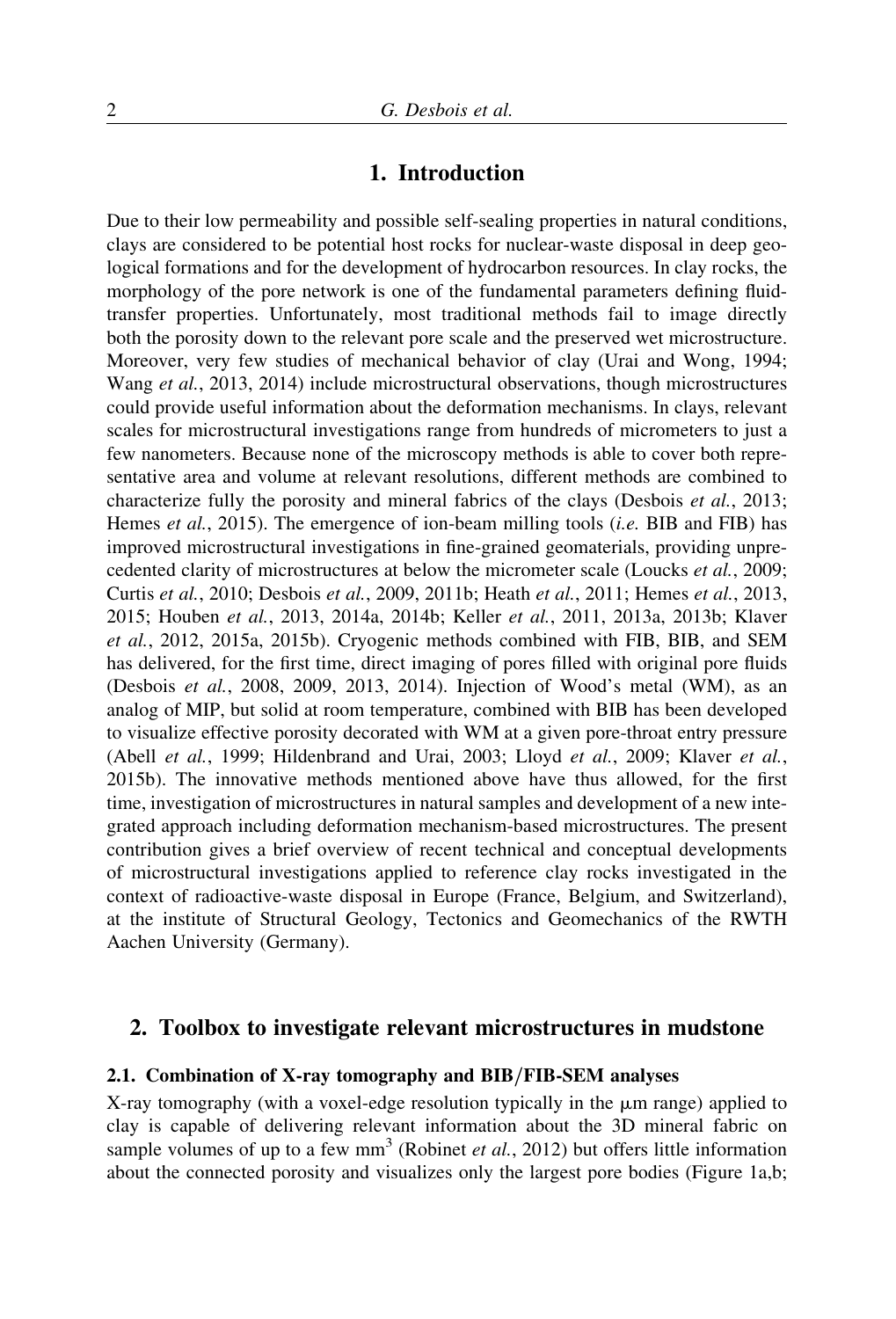

Figure 1. Multi-scale characterization of porosity in Opalinus and Boom Clays revealed by:  $(a-b)$  X-ray tomography (3D, voxel-edge resolution =  $2.5 \mu m$ ) of Opalinus Clay; the connected porosity with planar orientation parallel to the original bedding is interpreted to be desiccation cracks which contrasts with isolated pore bodies in the Boom Clay. (c–e) BIB-SEM (2D, pixel-edge resolution = 15 nm); (f–k) FIB-SEM tomography (3D, pixel-edge resolution  $= 15$  nm); the porosity in the Boom Clay is highly connected and contrasts with results from the Opalinus Clay, where connected porosity represents part of the planar features observed using X-ray tomography. (f–k) the total segmented porous network is shown in violet; the largest connected pore volumes with increasing volume are depicted in green, blue, and yellow; for example, in part k the largest connected pore volume represents 87% of the total segmented porosity. (Data courtesy of M. Houben and S. Hemes.)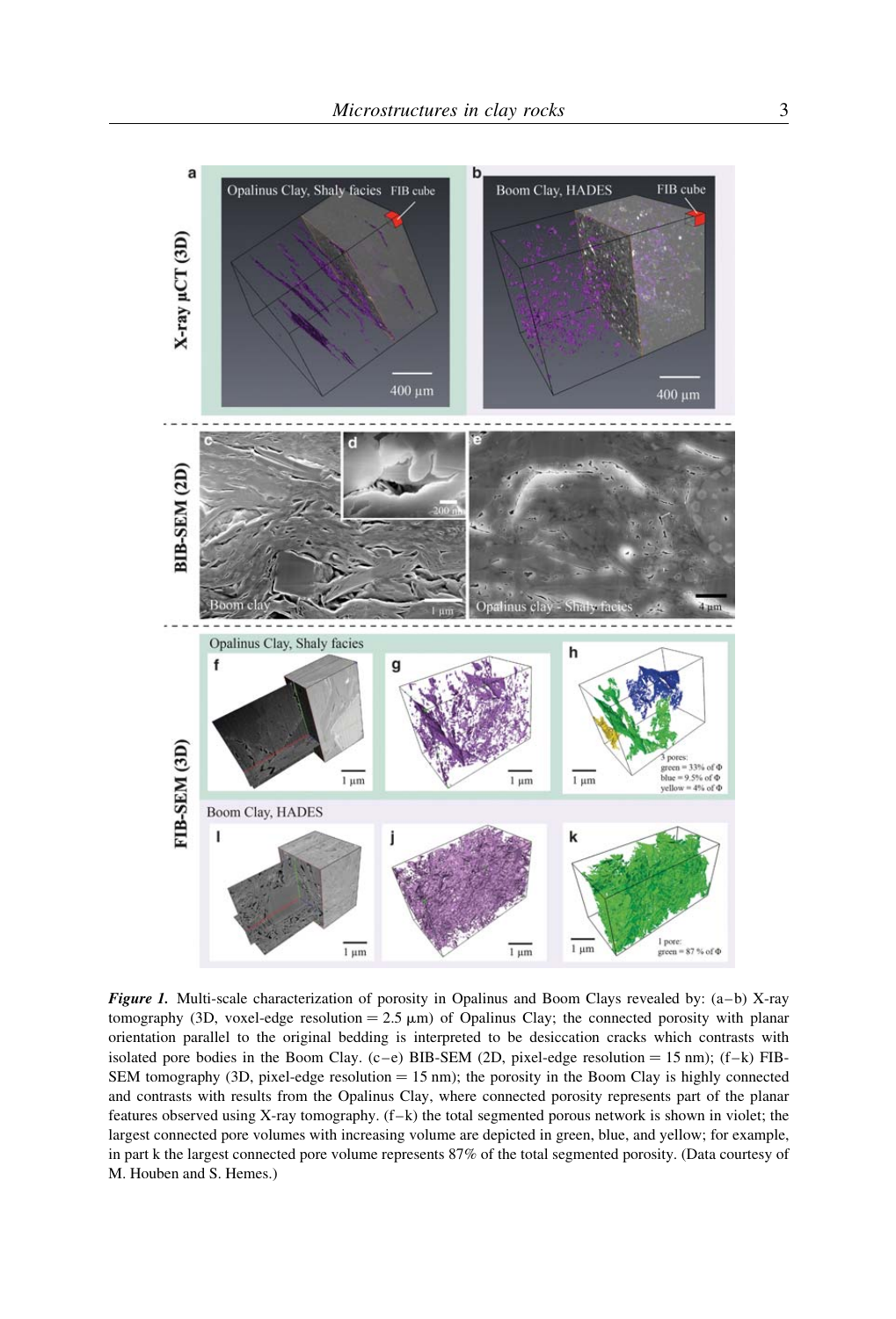Hemes et al., 2015). Recent contributions on the characterization of porosity and mineral fabrics in reference clay rocks for research (Desbois et al., 2009; Houben et al., 2013, 2014a; Hemes et al., 2015) and organic-rich shales (Klaver et al., 2012, 2015a) demonstrate that ion-beam milling tools can be used for the preparation of heterogeneous, very fine-grained samples, suitable for SEM imaging. Ion beambased methods are opening new fields of research and allow imaging of structures which was not possible previously. The cross-sections produced by FIB and BIB are of such a high quality (the remaining topography is in the range of 5 nm in height; Klaver *et al.*, 2012) that they allow direct, unambiguous investigation of the pores at the resolution  $(<10 \text{ nm}$ ) of state-of-the-art SEM. The direct detection of porosity within a truly planar 2D cross-section enables the statistical and stereological description of the porosity (Desbois et al., 2009; Hemes et al., 2013, 2015; Houben et al., 2013, 2014a, 2014b; Klaver et al., 2012, 2015a, 2015b). On one hand, BIB cross-sectioning produces large representative areas up to  $2 \text{ mm}^2$  for quantitative porosity analyses, but is restricted to 2D (Figure  $1c-e$ ). On the other hand, serial crosssectioning based on FIB-SEM resolves the 3D porosity (voxel-edge resolution of as little as  $5-10$  nm; Figure 1f–k) but only for a limited sample volume (typically 10  $\mu$ m × 10  $\mu$ m × 10  $\mu$ m), which results typically in a relative error of ~45–50% with respect to an ideal infinite representative volume (Hemes et al., 2015; Keller et al., 2013a).

All the methods mentioned above are complementary (Desbois *et al.*, 2013; Hemes et al., 2015) and are used in concert to provide a relevant continuity of scale, resolution, and representativeness. The BIB-SEM method bridges the 'performance gap' between the X-ray and FIB-SEM tomographies (Desbois et al., 2013). The BIB-SEM enables detailed insights into the morphologies of pores at greater resolution than X-ray tomography but on comparable cross-section areas and allows the production of large representative surfaces suitable for FIB-SEM investigations of a specific representative site within the BIB cross-section (Figure 2).

#### 2.2. Preservation of hydrated microstructures by FIB/BIB-cryo-SEM

The relevance of microstructures observed in dried clay rocks often remains questionable because the shrinkage of clay minerals could damage the fine microstructure critically. Pores filled with original pore water in mudrocks can be imaged directly in preserved conditions by using cryogenic methods combined with FIB-SEM (Figure 3a + b) (Desbois *et al.*, 2009). Slushy nitrogen  $(-193^{\circ}C)$  was used to first quench the pore water. Quenched samples were cross-sectioned with FIB within a cryo-SEM where the sample was maintained at a cryo-temperature  $(-160^{\circ}C)$  and microstructures imaged on FIB cross-sections (Desbois et al., 2009). A novel BIB-cryo-SEM instrument was developed recently for imaging microstructures in preserved clay samples and related pore fluids (Figure 3c,d; Desbois et al., 2013). In comparison with the FIBcryo-SEM method, the BIB-cryo-SEM method allows investigation of much larger representative cross-sections (in the range of  $mm<sup>2</sup>$ ). Drying by water sublimation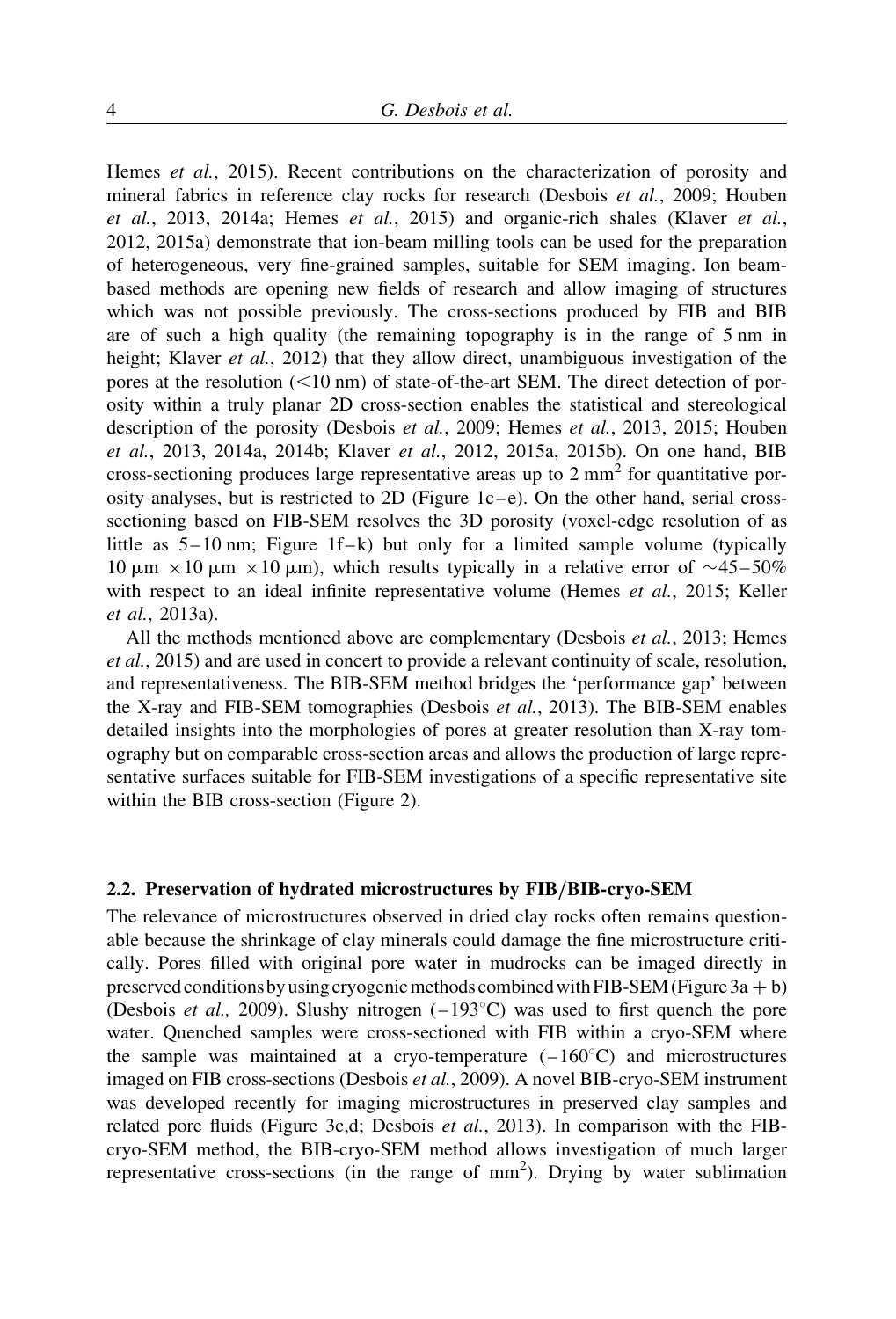

Figure 2. Multi-scale and complementary methods for microstructural investigations in fine-grained, poorly permeable, clay-rich geomaterials. None of the methods  $(\mu CT, BIB-SEM, and FIB-SEM)$  is able to describe a representative region with a resolution suitable for imaging microstructures which are  $\leq 1 \,\mu\text{m}$  in scale and in 3D. Each method has its own niche of application and the methods are complementary.

within the SEM (Figure 3c,d) was also used to estimate pore-scale damage after drying (Desbois et al., 2013).

#### 2.3. Combining Wood's metal impregnation and BIB-SEM

Wood's Metal Injection (WMI) (the alloy consists of 50% bismuth [Bi], 25% lead [Pb], 12.5% tin [Sn], and 12.5% cadmium [Cd]) is analogous to MIP (Hildenbrand and Urai, 2003; Klaver et al., 2015b) with comparable values of surface tension of the fluid ( $\gamma = 0.420$  N/m) and wetting angle ( $\varphi = 140^{\circ}$ ) (Abell *et al.*, 1999; Hildenbrand and Urai, 2003). The WMI is accomplished at a temperature slightly above the melting point of WM  $(70^{\circ}C)$ , which fills the pores and then solidifies upon cooling to room temperature. The WM-filled pores may, thus, be investigated using BIB-SEM (Figure 4). The amount of metal entering the sample at a given pressure  $(P, Pa)$  is equal to the pore volume accessible through pore throats with corresponding diameters (Washburn, 1921). This approach has the unique advantage of providing information about pore connectivity (3D) from 2D cross sections, at a given entry pressure.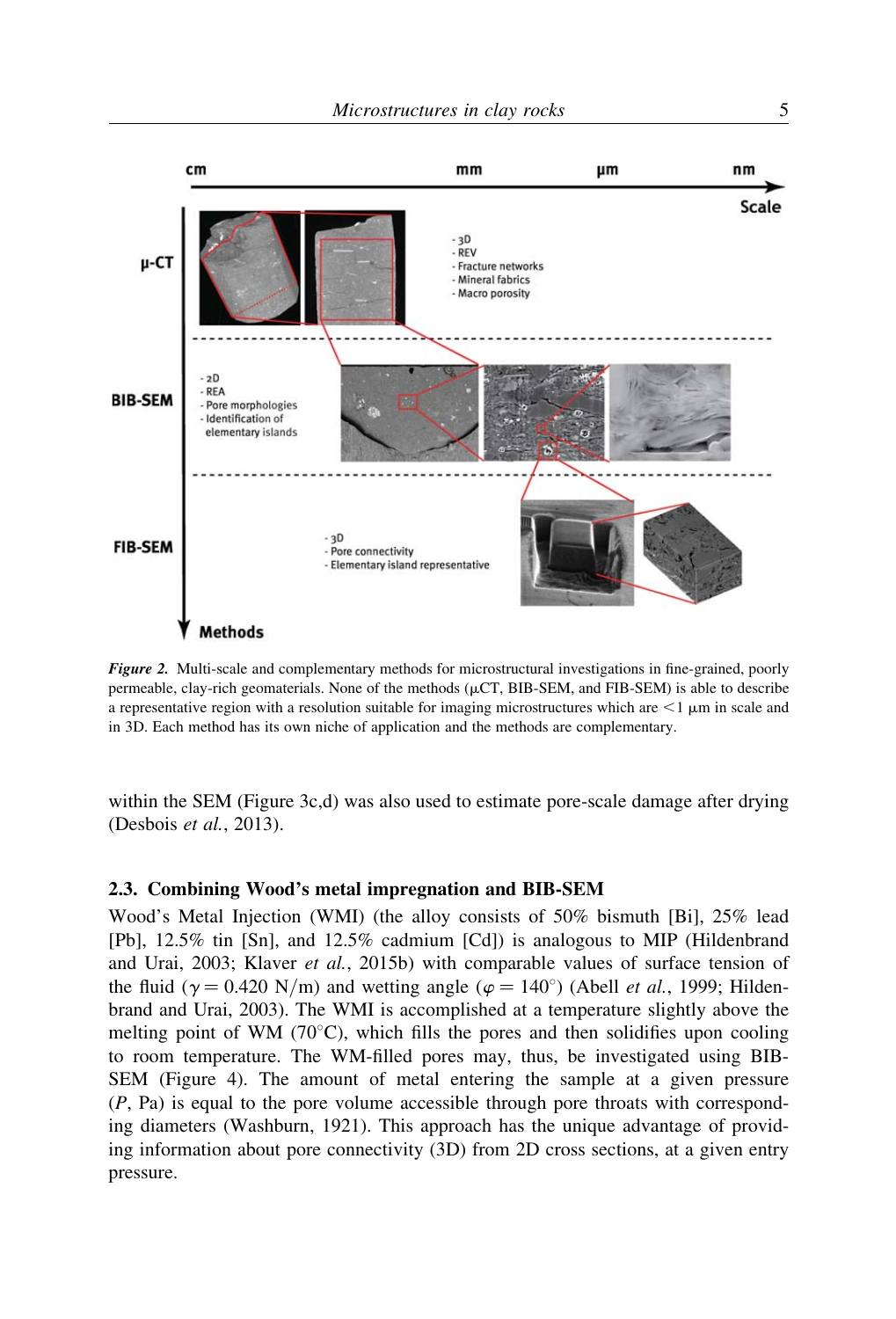

Figure 3. Direct imaging of pore fluid in wet-preserved Opalinus and Boom Clays by FIB/BIB-cryo-SEM. (a, b) A fully fluid-saturated pore in Boom Clay (a, reproduced from Desbois et al., 2009) and Opalinus Clay (b), revealed by FIB-cryo-SEM. (c) Partly desaturated pore network in the Boom Clay revealed by BIB-cryo-SEM. In this image only one pore (within the red circle) is fluid-filled. (d) Drying by sublimation  $(-160^{\circ}\text{C} \rightarrow 20^{\circ}\text{C} \text{ at a vacuum } > 5 \times 10^{-5} \text{ mbar})$  removes pore fluid (Desbois *et al.*, 2014).

# 3. Applications to reference clay rocks for research

#### 3.1. Microstructures in undeformed clays

The application of ion-beam milling techniques to clays and shales allows investigation of pore space with unprecedented clarity and resolution (down to a few nanometers) within representative elementary areas under SEM. The SEM imaging of pore structures on ion beam-prepared surfaces gives both qualitative and quantitative insights into porosity within 2D cross-sections (Desbois et al., 2009; Hemes et al., 2013, 2015; Houben et al., 2013, 2014a, 2014b; Klaver et al., 2012, 2015a, 2015b). Segmentation of porosity combined with segmentation of mineralogy provides porosity-related mineralogy maps and results in the concept of "elementary building blocks" (Houben et al., 2014a; Hemes et al., 2015, after Desbois et al., 2011a). Also observed here was the fact that the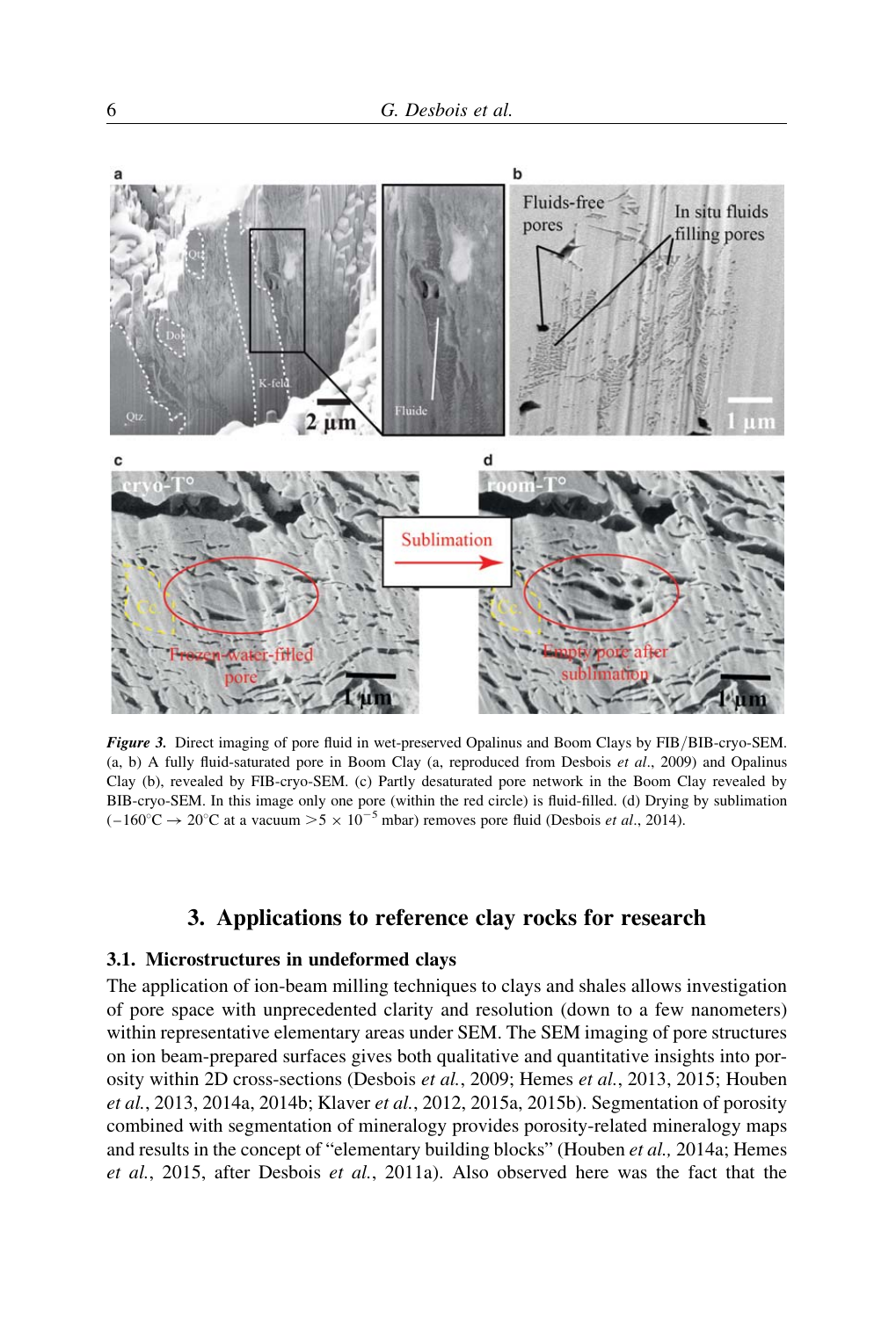

Figure 4. BIB-SEM cross-section of a Boom Clay impregnated with Wood's metal (WM) at a maximum entry injection pressure of 316 MPa, corresponding to an accessible pore-throat diameter of  $\sim$ 4.1 nm (after Klaver et al., 2015). Most of the porosity is filled with WM, indicating highly connected porosity with pore throats of as little as 4.1 nm in diameter. At high-resolution, a region (inset) bounded by dashed red lines indicates that, locally, some of the clay matrix is not filled with WM. These regions without WM are interpreted to have been compacted during the injection of WM, thereby closing the accessible pore throats (Klaver et al., 2015).

distribution of pore-area sizes is power-law distributed suggesting the self-similarity of pores in the clay matrix (Hemes et al., 2013, 2015; Houben et al., 2013, 2014a). This was used to extrapolate the pore-size distribution, including pores not visible at the resolution of SEM. At first order, this approach allows up-scaling by estimating the porosity as measured by MIP. The combination of cryogenic techniques with ion-beam milling preparation (Desbois *et al.*, 2008, 2009, 2012, 2013, 2014) allows study of the distribution of pore fluids in preserved clay-rich samples at a scale below a few tens of nanometers. The characterization of the pore network in a given volume is done by means of the FIB-SEM method to access to pore throats and try to establish correlation (Hemes et al., 2015) between volumetric measurements (FIB-SEM) using 2D porosity analysis (BIB-SEM) and bulk porosity measurement (e.g. MIP). Early results indicate a clear difference in pore connectivity when comparing the Opalinus and Boom Clays: the porosity in the Boom Clay is connected to a significant extent at the resolution of SEM (voxel-edge resolution of  $\sim$  15 nm) whereas in the Opalinus Clay the porosity is mostly isolated (Figure 1a,b).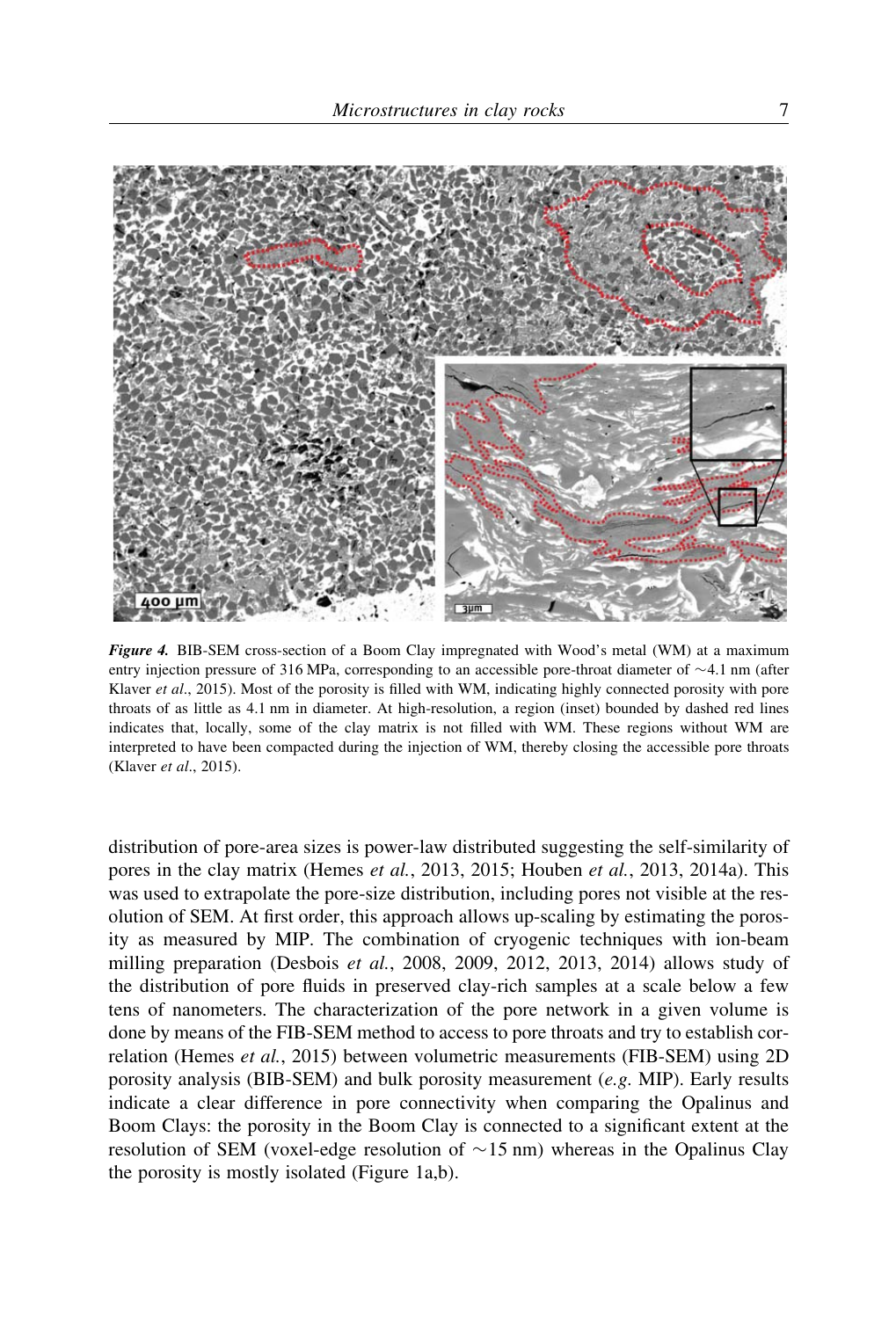The study of microstructures in Boom Clay using BIB-cryo-SEM (Desbois et al., 2014) suggests a more complex pore-fluid distribution than that found by Desbois et al. (2009; Figure 3a), where all visible pores were filled with pore fluid. The BIBcryo-SEM technique showed that the majority of visible pores ( $>50$  nm in diameter) do not contain fluid (Figure 3c,d), suggesting that the water content measured by weight loss can be attributed to clay aggregates, hence in pores  $\leq 50$  nm in diameter. Because fluid-free pores are not expected in situ in clay formations, the present authors conclude that the procedure used to preserve the original clay cores is not efficient. In addition, observations of evolution of microstructures before and after drying by sublimation of water suggest four types of typical drying damage caused by the shrinkage of clay (Desbois et al., 2014). Nevertheless, quantification of pore size and pore morphologies before and after drying (Desbois et al., 2014) indicates no significant change in statistical pore characterization, suggesting that quantitative pore-morphology studies on large numbers of pores performed on dried samples are representative of the preserved core samples.

Early results from WMI combined with BIB-SEM (Klaver et al., 2015b) suggest that MIP is only valid for materials within a specific range of pore-size distribution and permeability (e.g. Boom Clay; Figure 4). In very poorly permeable samples (e.g. Opalinus Clay), the clay-rich matrix shows only a small amount of evidence for impregnation with WM, questioning the validity of the MIP measurement. The suggestion here is that neither molten WM nor mercury enters the pore space because of material compaction during injection at high entry pressure (Hildenbrand et al., 2003; Klaver et al., 2015b). The MIP measurements are often used as a reference, however. Early results indicate that MIP measurements need to be deployed with greater care (Klaver et al., 2015b).

### 3.2. Investigation of deformation mechanisms in brittle and plastic clays deformed in the laboratory

As mentioned above, the development of ion-beam milling tools enables the study of both mineral fabrics and porosity at relevant scales. The combination of approaches developed in parallel by the geomechanical (*e.g.* stress  $vs.$  strain analysis and stress/ strain field localization by DIC) and microstructural geology (e.g. microstructural analyses of deformation mechanisms) communities would, therefore, have the potential to relate experimental bulk mechanical properties with microstructures in a continuous, multi-scale description of deformation mechanisms involved in fine-grained clays. This would afford an opportunity to answer the fundamental questions: (1) when, (2) where, and (3) how the samples were deformed during the experiment in the laboratory.

The integrated approach above was applied for the first time (Höhne, 2012) to a consolidated Callovo-Oxfordian Clay from the Underground Research Laboratory (URL) at Bure (Meuse-Haute Marne, France). The clay was deformed in a triaxial cell at 2 MPa confining pressure (plane strain compression) followed by planar DIC on optical images (the same sample as described by Bésuelle and Hall,  $2011$ ) to localize displacement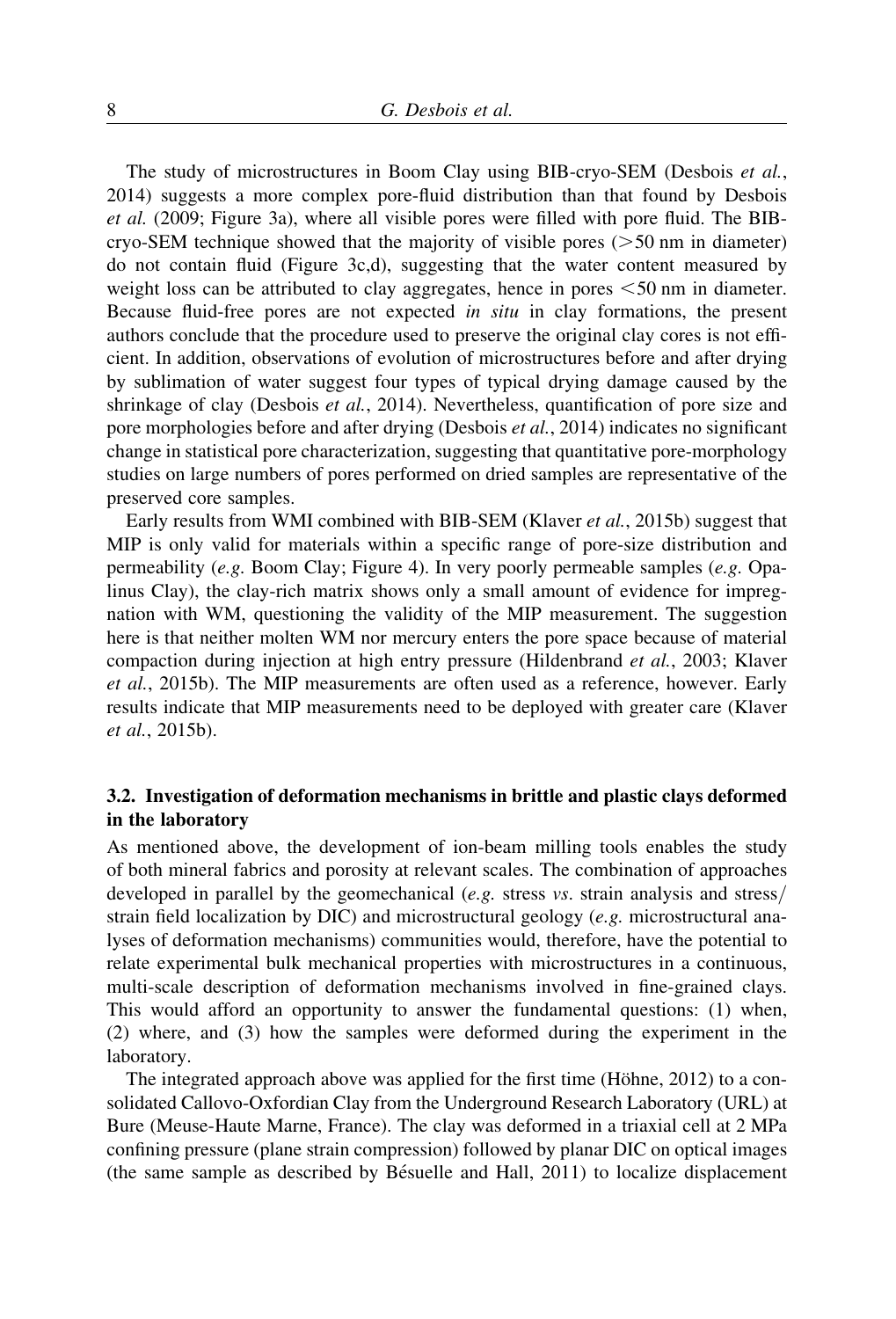fields. Typical microstructures of deformation observed within a strained zone identified by DIC (Figure 5a–d) show that the main deformation mechanism is grain refinement by grain-scale fracturing, resulting in a cataclastic fabric at shear displacements and an increase of porosity within the damaged fabric. With respect to relative stress level, detailed microstructure observations can be interpreted as a proxy for deformation



Figure 5. Early microstructural investigations of experimentally deformed Callovo-Oxfordian (upper) and Boom (lower) Clays, showing brittle and plastic clays, respectively. (a) Callovo-Oxfordian Clay was deformed at a confining pressure of  $2 \text{ MPa}$  up to an axial strain of  $5\%$ . (b) Planar DIC (Bésuelle and Hall, 2011) indicated a set of conjugated fractures. (c–d) BIB-SEM investigations of the regions indicated by the red boxes in parts b and c show typical cataclastic microstructures interpreted to be brittle deformation and an increase in porosity in the damaged zones. (e) The Boom Clay was deformed at a confining pressure of 0.375 MPa up to axial strain of 20%. (f) Macroscopic observation of the deformed core shows the main shear fracture.  $(g-h)$  BIB-SEM investigations within the shear zone indicated by the red box in part f show typical evidence for plastic deformation: the boundaries between the shear zone and the protolith are sharp; clay aggregates and clastic grains are strongly reoriented parallel to the shear direction; the porosity is reduced significantly in the shear zone; clastic grain-size reduction is observed clearly in the shear zone but the mechanisms responsible are still not known. In part c, the dashed white line indicates the boundary of the BIB cross-section. The boundaries of the shear zone are indicated by dashed yellow lines in parts e and g–h.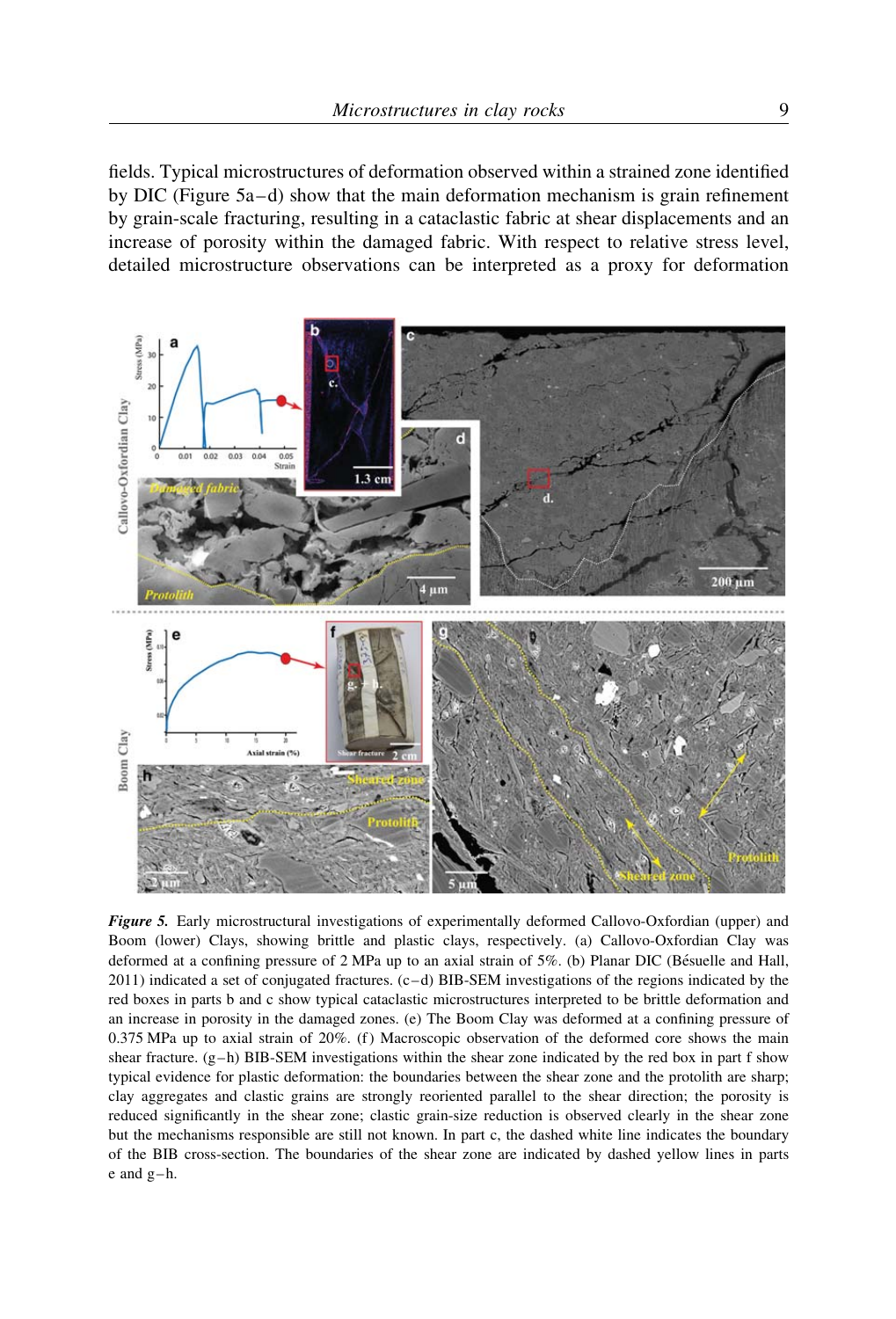(*i.e.* fracturing of clay matrix only  $\rightarrow$  fracturing of clastic grains  $\rightarrow$  rotation of broken clastic grains  $\rightarrow$  cataclastic flow).

In addition, a Boom Clay sample (i.e. soft clay) was deformed in a triaxial cell at a confining pressure of 0.375 MPa. The BIB-SEM observations (Figure 5e–h) of the shear zones in such deformed samples show typical microstructures for plastic deformation: the boundary between the shear zone and the initial matrix are sharp; clay aggregates and clastic grains are strongly reoriented parallel to the shear direction; the porosity is strongly reduced; and the clastic grain size is smaller. A very interesting observation is that, although clastic grain-size reduction occurs in the shear zone, very little microstructural evidence exists for grain fracturing (cataclasis). That observation is in good agreement with the stress conditions used in the experiments, however. At the date of this contribution, therefore, the mechanism which led to the grain-size reduction in the shear zone has not yet been resolved.

Although, as a first approximation, the plasticity of both shales can be described by similar Mohr-Coulomb-type failure envelopes, preliminary results indicate that the full constitutive models describing their deformation and transport properties under natural conditions can be quite different. The need to include microstructural investigations to estimate comprehensively the evolution of rock performance with deformation must, therefore, be emphasized.

# 3.3. Microstructures in a natural fault zone of Opalinus Clay (URL, Mont Terri, Switzerland)

Microstructures of well preserved samples from the Main Fault (a 3 m wide fault zone of  $\sim$  10 m offset) in the Mont Terri Underground Research Laboratory were studied by Laurich et al. (2014) (Figure 6). Slickensided shear surfaces are ubiquitous, indicating reverse slip, which forms an anastomosing network connected by branch lines. BIB-SEM investigations show that shear zones are only a few micrometers thick. In the shear zone, a complex set of processes is inferred, leading to extreme localization of strain, development of strong preferred particle orientation, the formation of nanoparticles, and local precipitation of calcite veins in releasing sections. In lenses between shear zones, homogeneous gouge is formed with a well-developed oblique foliation and removal of calcite grains by pressure solution. During progressive deformation, the number and density of slickensided shear surfaces increases, generating tectonically derived scaly clay and more homogeneous gouge. In all deformed elements of the Main Fault, the porosity is much smaller than in the undeformed Opalinus Clay and possibly decreasing in terms of permeability, which is in good agreement with a decrease in hydraulic conductivities as measured by Nussbaum and Bossart (2004) in the fault zones. An interesting observation is the almost complete absence of cataclastic microstructures. Transmission electron microscopy (TEM) of FIB lamellae of this micronwide shear zone shows a strong preferred orientation of clay minerals, including nano-sized illite particles. In TEM, the shear zones envelop hard particles and confirm an almost complete loss of porosity compared to the protolith. Inter- and transgranular microcracking, pressure solution, clay neoformation, crystal plasticity, and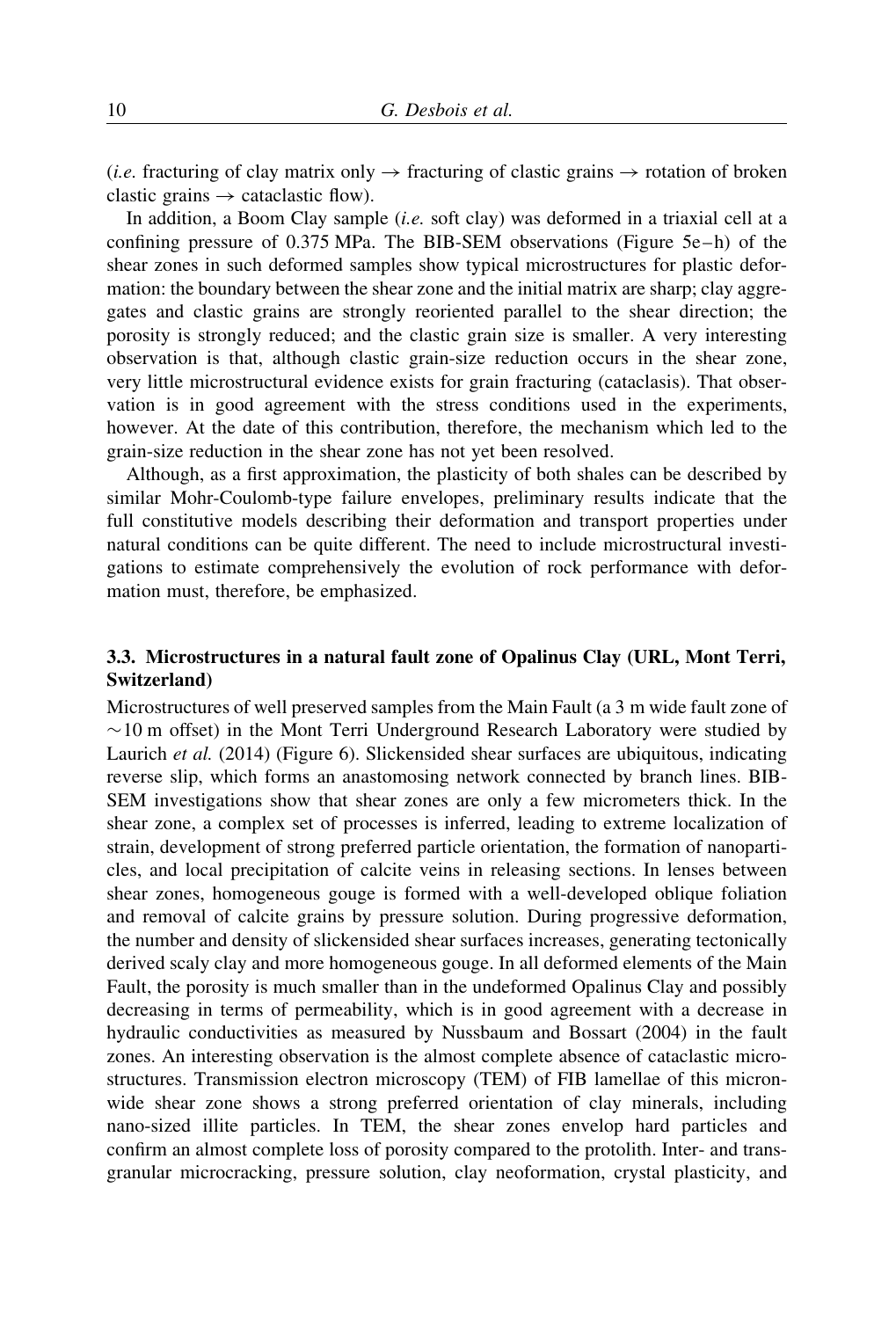

Figure 6. Typical microstructures and model of naturally deformed Opalinus Clay from the main fault in the Mont Terri URL. The inset to the left shows a selection of typical microstructures revealed by BIB-SEM (highlighted by light brown background) and TEM (highlighted by light green background): A thin, nonporous shear zone  $(< 2 \mu m)$ ; gouge with P-orientation of minerals; sealing of dilatant zones by calcite vein; scaly clay where only the thin outer part shows slickenside features, the inner part being comparable to undeformed Opalinus Clay; TEM of a thin, non-porous shear zone indicates strong reorientation of clay particles below the slickenside. The drawing to the right gives a generic model of faulted Opalinus Clay from the Main Fault in the Mont Terri URL. Bold arrows indicate movement of the missing block (after Laurich et al., 2014).

grain-boundary sliding are proposed to play an important role in micro-scale processes during the early stages of faulting in Opalinus Clay and thus need to be considered in extrapolating laboratory results to long-term mechanical behavior. Though Opalinus Clay is considered to be consolidated clay, the results above contrast strongly with microstructures observed in consolidated Callovo-Oxfordian Clay deformed in the laboratory where brittle deformation is observed clearly (see above). Mechanisms of deformation inferred in the laboratory may be significantly different from what actually happens in nature, where ductile deformation and self-sealing are underestimated but which result in better sealing capacities over the longer term.

# 4. Conclusions

A brief overview is given here of an innovative toolbox developed recently for the study of microstructures in clay rocks. Application of the toolbox to naturally and experimentally deformed clay rocks might offer new insights into pore and mineral fabrics and to deformation mechanisms. Further study will allow upscaling of microstructures to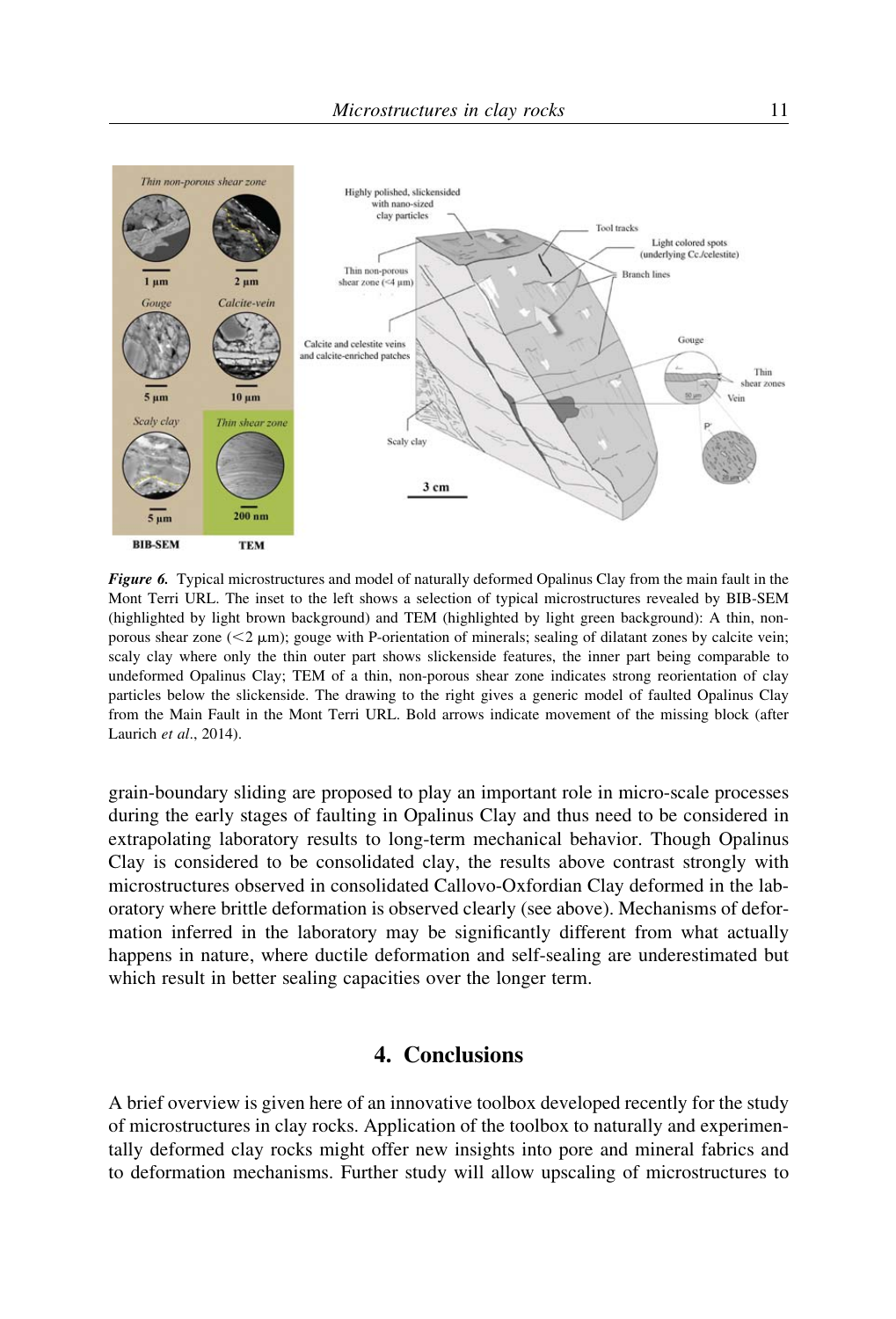fluid-flow properties and a detailed understanding of the transitional behaviors between brittle and plastic clays.

# Acknowledgments

Guest editor: Thorsten Schäfer

The authors and editors are grateful to anonymous reviewers who offered very helpful input and suggestions. A list of all reviewers is given at the end of the Preface for this volume.

#### **References**

- Abell, A.B., Willis, K.L., and Lange, D.A. (1999) Mercury intrusion porosimetry and image analysis of cement-based materials. Journal of Colloid and Interface Science, 211, 39–44.
- Bésuelle, P. and Hall, S.A. (2011) Characterization of the strain localization in a porous rock in plane strain condition using a new true-triaxial apparatus. Advances in bifurcation and degradation in geomaterials. Springer Series in Geomechanics and Geoengineering, 11, 345–352.
- Curtis, M.E., Ambrose, R.J., Sondergeld, C.H., and Rai, C.S. (2010) Structural characterization of gas shales on the micro- and nano-scales: Canadian Unconventional Resources and International Petroleum Conference. Society of Petroleum Engineers, Calgary, Alberta, Canada, p. 15.
- Desbois, G., Urai, J., Burkhardt, C., Drury, M., Hayles, M., and Humbel, B. (2008) Cryogenic vitrification and 3D serial sectioning using high resolution cryo-FIB SEM technology for brine-filled grain boundaries in Halite: first results. Geofluids, 8, 60-72.
- Desbois, G., Urai, J.L., and Kukla, P.A. (2009) Morphology of the pore space in claystones evidence from BIB/FIB ion beam sectioning and cryo-SEM observations. *eEarth*, 4, 15–22.
- Desbois, G., Urai, J.L., Houben, M., Hemes, S., and Klaver, J. (2011a) BIB-SEM of representative area clay structures: insights and challenges. NEA Clay Club Workshop Proceedings "Clay Under Nano- to Microscopic resolution". NEA OECD, 6–8 September 2011, Karlsruhe, Germany.
- Desbois, G., Urai, J.L., Kukla, P.A., Konstanty, J., and Baerle, C. (2011b) High-resolution 3D fabric and porosity model in a tight gas sandstone reservoir: A new approach to investigate microstructures from mm- to nm-scale combining argon beam cross-sectioning and SEM imaging. Journal of Structural Geology, 32, 580–594.
- Desbois, G., Urai, J.L., Kukla, P.A., Wollenberg, U., Pérez-Willard, F., Radí, Z., and Sandor, R. (2012) Distribution of brine in grain boundaries during static recrystallization in wet, synthetic halite: insight from Broad Ion Beam sectioning and SEM observation at cryogenic temperature. Contributions to Mineralogy and Petrology, 163, 19–31.
- Desbois, G., Urai, J.L., Pérez-Willard, F., Radí, Z., Offern, S., Bukkart, I., Kukla, P.A., and Wollenberg, U. (2013) Argon broad ion beam tomography in a cryogenic scanning electron microscope: a novel tool for the investigation of representative microstructures in sedimentary rocks containing pore fluid. Journal of Microscopy, 249, 215–235.
- Desbois, G., Urai, J.L., Hemes, S., Brassinnes, S., De Craen, M., and Sillen, X. (2014) Nanometer-scale pore fluid distribution and drying damage in preserved clay cores from Belgian clay formations inferred by BIB-cryo-SEM. Engineering Geology, 170, 117–131.
- Heath, J.E., Dewers, T.A., McPherson, B.J.O.L., Petrusak, R., Chidsey, T.C., Rinehart, A.J., and Mozley, P.S. (2011) Pore networks in continental and marine mudstones: Characteristics and controls on sealing behavior. Geosphere, 7, 429–454.
- Hemes, S., Desbois, G., Urai, J.L., De Craen, M., and Honty, M. (2013) Variations in the morphology of porosity in the Boom Clay Formation: insights from 2D high resolution, BIB-SEM imaging and Mercury Injection Porosimetry. The Netherlands Journal of Geosciences (Geologie en Mijnbouw), 92, 275–300.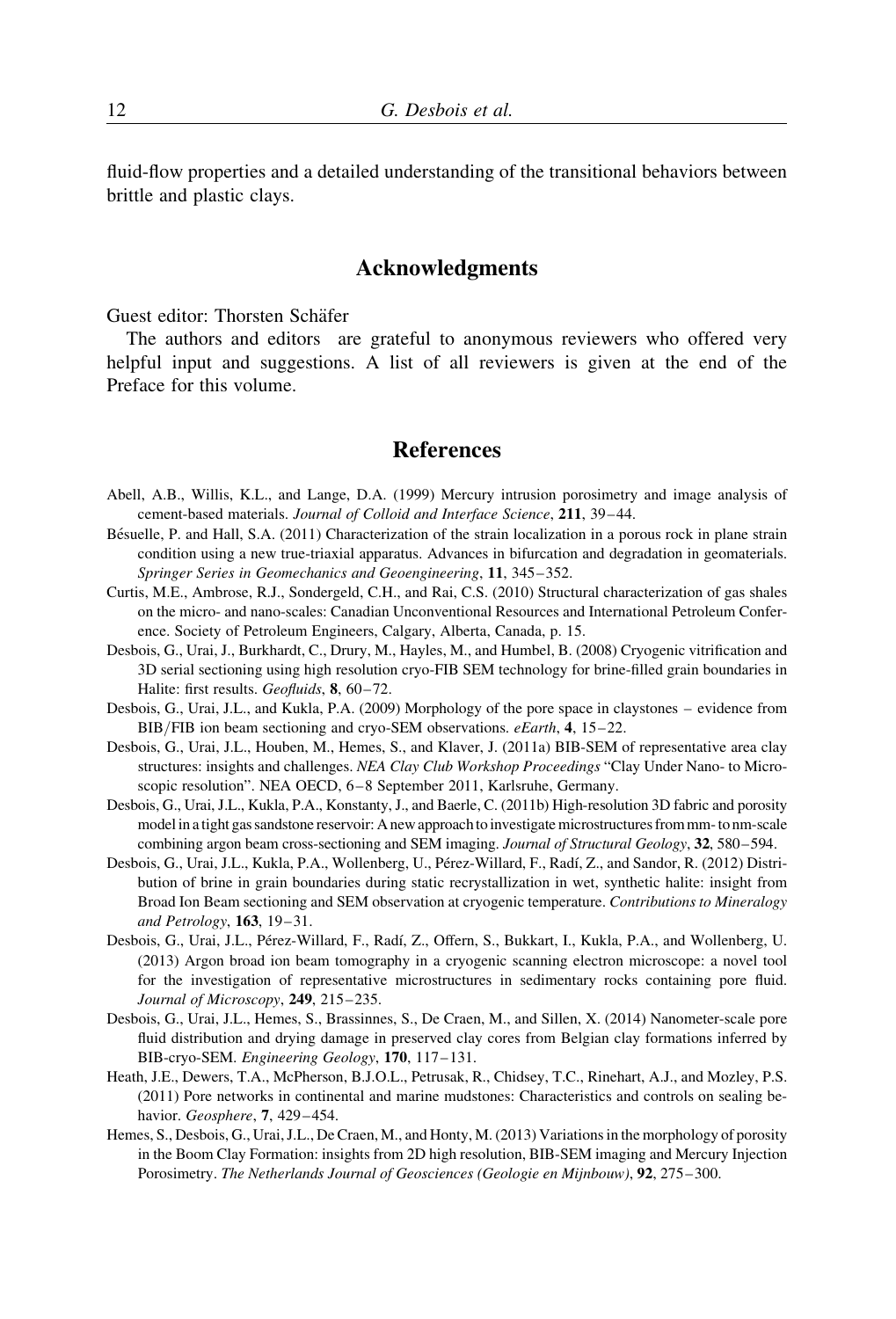- Hemes, S., Desbois, G., Urai, J.L., Schröppel, B., and Schwarz, J.-O. (2015) Multi-scale characterization of porosity in Boom Clay (HADES-level, Mol, Belgium) using a combination of X-ray  $\mu$ -CT, 2D BIB-SEM and FIB-SEM tomography. Microporous and Mesoporous Materials, 208, 1–20.
- Hildenbrand, A. and Urai, J.L. (2003) Investigation of the morphology of pore space in mudstones. Marine and Petroleum Geology, 20, 1185–1200.
- Höhne, N. (2012) Deformation mechanism occurring at the micro level in the Callovo-Oxfordian clay tested at two different mean stresses: insights from BIB-SEM investigations. MSc thesis at RWTH Aachen University, Germany, 95 pp.
- Houben, M.A., Desbois, G., and Urai, J.L. (2013) Pore morphology and distribution in the shaly facies of Opalinus clay (Mont Terri, Switzerland): insights from representative 2D BIB-SEM investigations on mm- to nm- scales. Applied Clay Science, 71, 82-97.
- Houben, M.A., Desbois, G., and Urai, J.L. (2014a) A comparative study of representative 2D microstructures in shaly and sandy facies of Opalinus Clay (Mont Terri, Switzerland) inferred from BIB-SEM and MIP methods. Marine and Petroleum Geology, 49, 143–161.
- Houben, M.E., Desbois, G., Urai, J.L., de Winter, D.A.M., Drury, M.R., and Schwarz, J.-O. (2014b) Microstructure of the shaly facies of Opalinus Clay on the mm–nm scale. Conference proceedings, Fourth EAGE Shale Workshop: Shales: What do they have in common? 6–9 April 2014, Porto, Portugal.
- Keller, L.M., Holzer, L., Wepf, R., and Gasser, P. (2011) 3D geometry and topology of pore pathways in Opalinus clay: Implications for mass transport. Applied Clay Science, 52, 85–95.
- Keller, L.M., Holzer, L., Schuetz, P., and Gasser, P.H. (2013a) Pore space relevant for gas permeability in Opalinus clay: Statistical analysis of homogeneity, percolation, and representative volume element. Journal of Geophysical Research, Solid Earth, 118, 2799–2812.
- Keller, L.M., Schuetz, P., Erni, R., Rossell, M.D., Lucas, F., Gasser, P., and Holzer, L. (2013b) Characterization of multi-scale microstructural features in Opalinus Clay. Microporous and Mesoporous Materials, 170, 83–94.
- Klaver, J., Desbois, G., Urai J.L., and Littke, R. (2012) BIB-SEM study of porosity of immature Posidonia shale from the Hils area, Germany. *International Journal of Coal Geology*, 103, 12–25.
- Klaver J., Desbois, G., Littke, R., and Urai, J.L. (2015a) BIB-SEM characterization of pore space morphology and distribution in postmature to overmature samples from the Haynesville and Bossier Shales. Marine and Petroleum Geology, 59, 451–466.
- Klaver, J., Hemes, S., Houben, M., Desbois, G., Radi, Z., and Urai, J.L. (2015b) The connectivity of pore space in fine-grained rocks: insights from high pressure Wood's Metal Injection, BIB-SEM imaging and Mercury Injection Porosimetry. Geofluids, doi: 10.1111/gfl.12128.
- Laurich, B., Urai, J.L., Desbois, G., Vollmer, C., and Nussbaum, C. (2014) Microstructural evolution of an incipient fault zone in Opalinus Clay: Insights from an optical and electron microscopic study of ionbeam polished samples from the Main Fault in the Mt-Terri Underground Research Laboratory. Journal of Structural Geology, 67, 107–128.
- Lloyd, R.R., Provis, J.L., Smeaton, K.J., and van Deventer, J.S.J. (2009) Spatial distribution of pores in fly ashbased inorganic polymer gels visualised by Wood's metal intrusion. Microporous and Mesoporous Materials, 126, 32–39.
- Loucks, R.G., Reed, R.M., Ruppel, S.C., and Jarvie, D.M. (2009) Morphology, genesis, and distribution of nanometer-scale pores in siliceous mudstones of the Mississippian Barnett Shale. Journal of Sedimentary Research, 79, 848–861.
- Nussbaum, C. and Bossart, P. (2004) Compilation of K-values from packer tests in the Mont Terri rock laboratory. Mont Terri Project, Technical Note TN 2005–10.
- Robinet, J.-C., Sardini, P., Coelho, D., Parneix, J.-C., Prêt, D., Sammartino, S., Boller, E., and Altmann, S. (2012) Effects of mineral distribution at mesoscopic scale on solute diffusion in a clay-rich rock: Example of the Callovo-Oxfordian mudstone (Bure, France) Water Resources Research, 48, W05554.
- Urai, J. and Wong, S. (1994) Deformation mechanisms in experimentally deformed shales. European Geophysical Union, Annual Meeting, Grenoble, 12, Supplement I, C98.